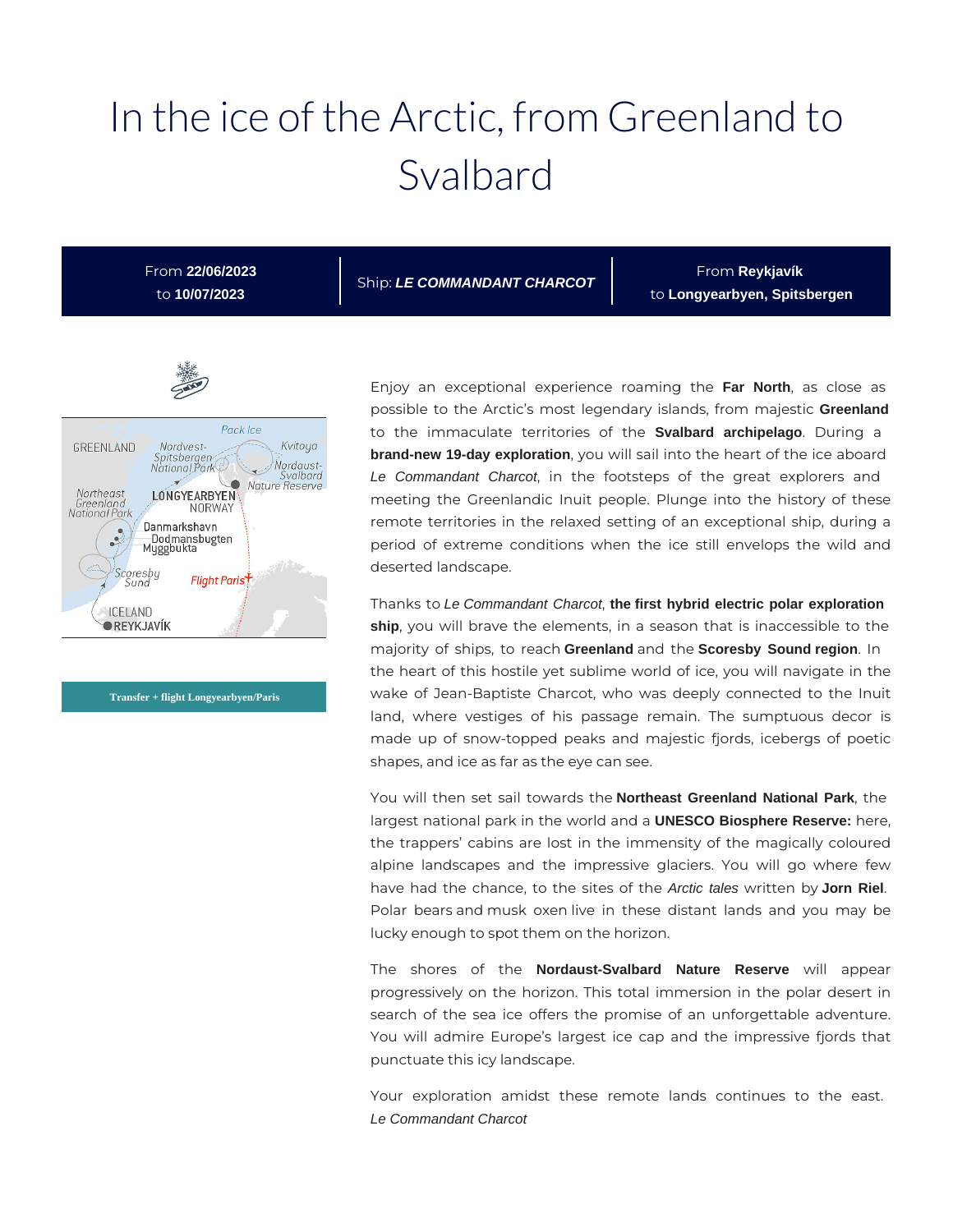will attempt to reach the easternmihos Svalband archipelago, Kvitoya the white island, entirely covered by the ice by walruses. Before the end of your journe hinlopenu will d Strait where basalt islets and majestic glaciers hid ecosystem.

The polar silence, the encounter with the people of the N landscapes of the Arctic, the sudden appearance of a na the distance& Everything here will leave you with everlast

#### [Find out more about the world of Le Commandant Charcot here!](https://en.calameo.com/read/000132423afed77b51b42)

We are privileged guests in these extreme lands where we are at the mercy of weather and ice conditions. Our navigation, mainly in the fjords, will be determined by the type of ice we come across; as the fast ice must be preserved, we will take this factor into account from day to day in our itineraries. The sailing programme, outings, activities and observation of fauna cannot be guaranteed and are subject to weather and ice conditions. The experiences are unique and vary from day to day and for each departure. The Captain and the Expedition Leader will make every effort to ensure that your experience is as rich as possible, while respecting safety instructions and regulations imposed by the AECO.

The information in this document is valid as of 06/07/2022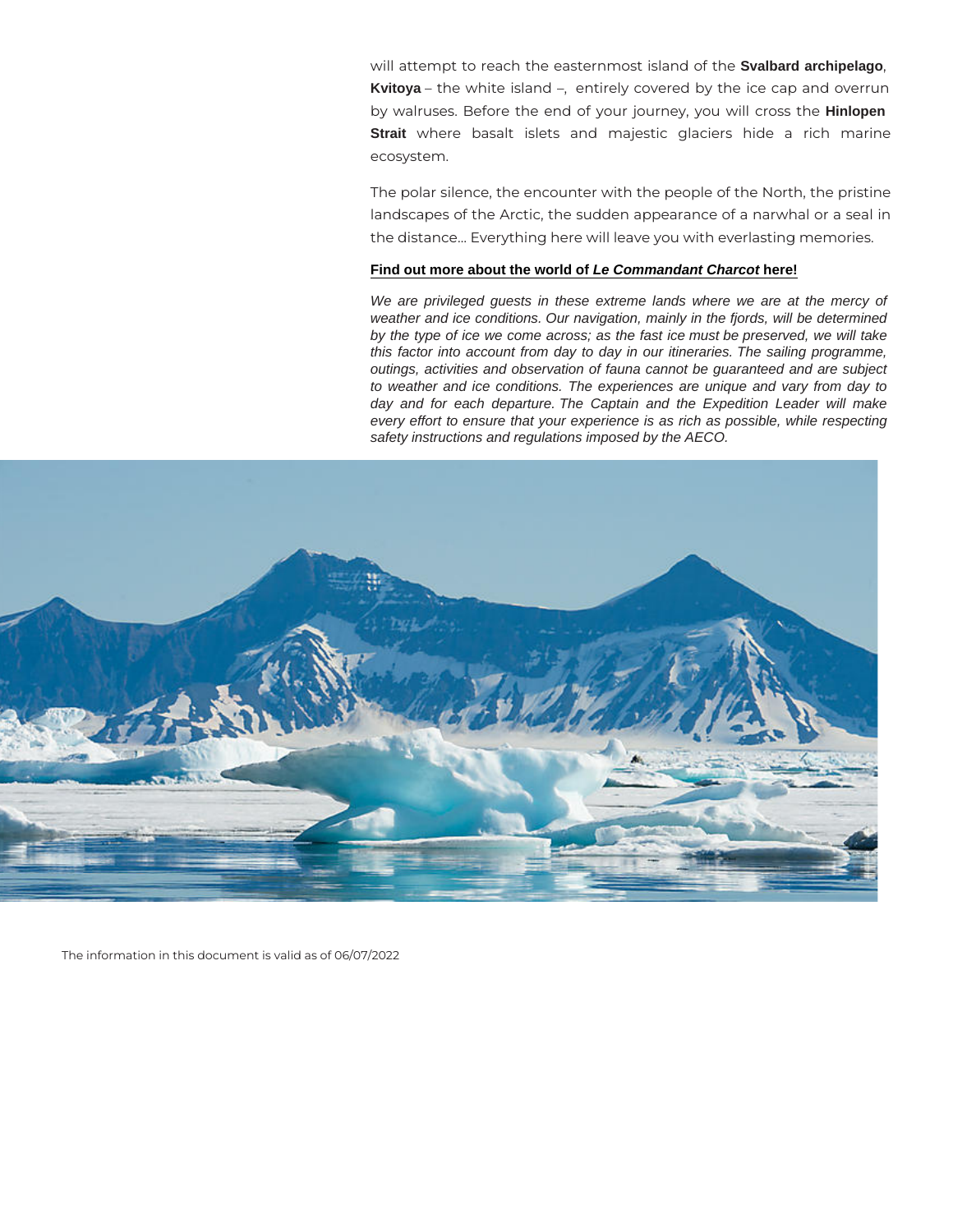## In the ice of the Arctic, from Greenland to Svalbard **YOUR STOPOVERS :**

#### **REYKJAVÍK**

Embarkation 22/06/2023 from 16:00 to 17:00 Departure 22/06/2023 at 18:00

Iceland's capital stretches along the edge of a vast bay in the west of the country. **Perlan**, the "Pearl of Reykjavík", a museum located on 'Oskjuhlið hill, offers a panoramic view of the lush, green landscapes. A little further, one can easily spot the signpost showing the way to the evangelical **Hallgrímskirkja** church, and to the historical centre where one can stroll along the Skólavördustígur and the Laugavegur, two lively streets with charming small shops. For some relaxation just outside of the city, visitors have the opportunity to visit the Reykjanes peninsula and its famous thermal lagoons of the **Blue Lagoon**.

#### **AT SEA ABOARD LE COMMANDANT CHARCOT**

Arrival 23/06/2023 Departure 24/06/2023

Spend exceptional moments sailing aboard Le Commandant Charcot, the world's first luxury polar exploration vessel and the first PC2-class polar cruise ship capable of sailing into the very heart of the ice, on seas and oceans which the frozen conditions render inaccessible to ordinary ships. Le Commandant Charcot is fitted with oceanographic and scientific equipment selected by a committee of experts. Take advantage of the on-board lectures and opportunities for discussion with these specialists to learn more about the poles. Participate in furthering scientific research with PONANT and let us discover together what these fascinating destinations have yet to reveal to us.

#### **SCORESBY SOUND**

Arrival 25/06/2023 Departure 26/06/2023

Covering an area of 13,700 km<sup>2</sup> (5,290 mi<sup>2</sup>), **Scoresby Sound** is the largest and deepest fjord system in the world. Named after the explorer and whale hunter William Scoresby, who mapped the region in 1822, it opens onto the Greenland Sea to the north of the **Blosseville Coast**. This wild and desert region offers untouched panoramas of infinite beauty, with high snow-capped peaks rising tall alongside icebergs immersed in clear, blue-tinged waters. **Rode Fjord** and its cliffs coloured red by iron ore provide a fascinating setting you will not want to miss**.** Discovering these stunning places in the wake of great explorers like **Captain Charcot**, who was deeply attached to the land of the Inuit, inspires a profound reverence.

#### **EXPLORATION OF NORTHEAST GREENLAND NATIONAL PARK**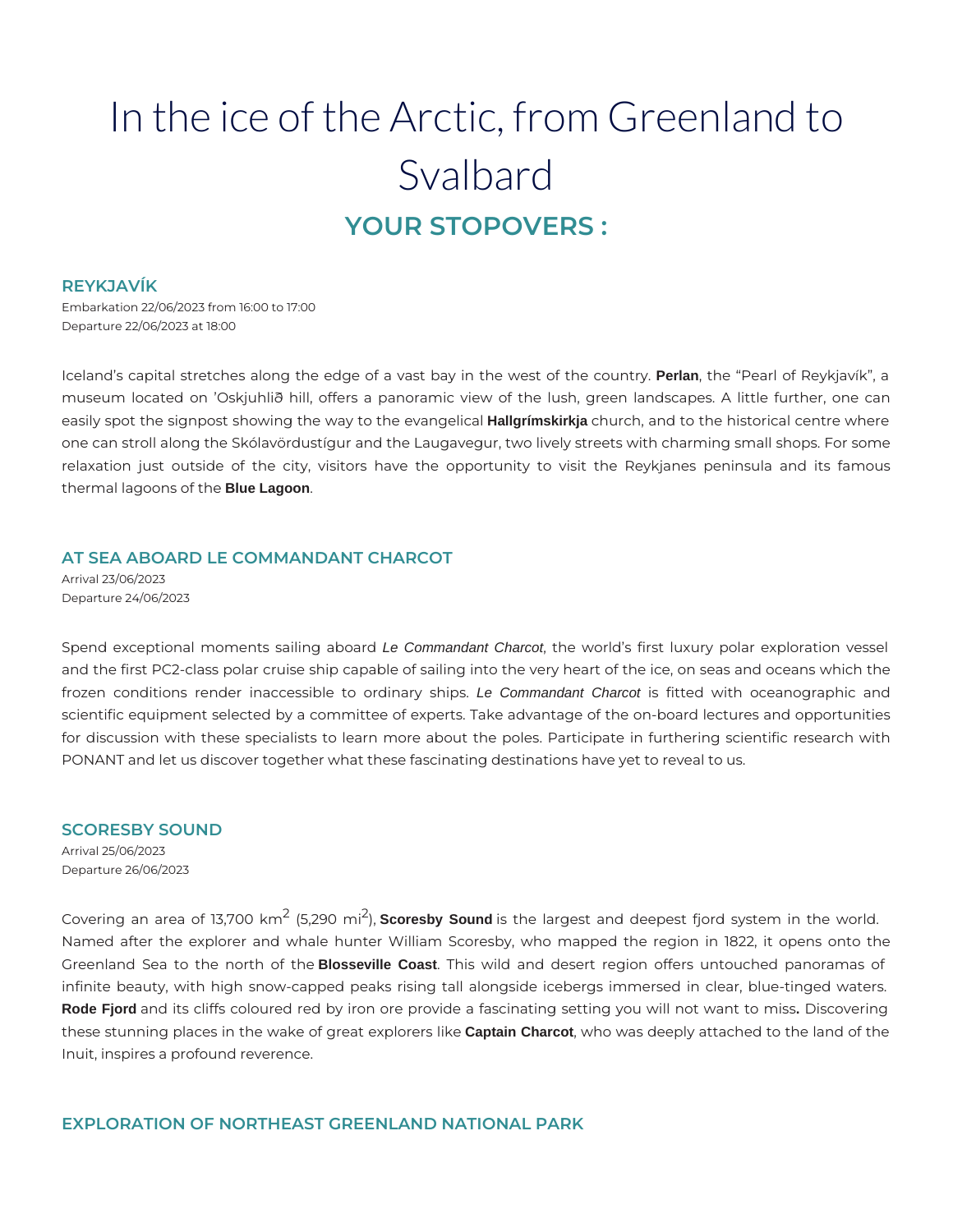Arrival 27/06/2023 Departure 27/06/2023

With a craggy coastline formed by **gigantic fjords**, magnificent **alpine mountains** looming over them, the shores of north-east Greenland offer breathtaking landscapes and are home to the largest national park in the world. Covering an area of around one million square kilometres, almost half the island, the North-East Greenland National Park, a **UNESCO Biosphere Reserve**, is a particularly isolated region. Cut off for many months of the year by the ice floe, it is renowned for its pristine nature and **rich wildlife.**

#### **DODMANSBUGTEN**

Arrival 28/06/2023 Departure 28/06/2023

In Gael Hamke Bay, you will sail towards **Dodmansbugten**, or "dead man's bay", in the south of **Clavering Island**. This is where the last Inuit settlement of Northeast Greenland was discovered around 1823. Here, you can still find typical **trapper cabins** like those described by the Danish explorer and writer Jørn Riel in his stories of the Arctic, humoristic accounts drawn from the dozens of years he spent exploring the fascinating lands of what is now the **Northeast Greenland National Park**. Further west, you will be able to discover the vestiges of the former **Eskimonaes radio and weather station**, captured by German troops during World War II to achieve control of the meteorological intelligence for the region.

#### **DANMARKSHAVN**

Arrival 29/06/2023 Departure 29/06/2023

Sailing through the fascinating landscapes of the **Northeast Greenland National Park**, you will make your way to **Danmarkshavn** on the southern coast of Germania Land. Built in 1948, to this day **Danmarkshavn** remains a station of prime importance for determining meteorological conditions in Europe and North America. Despite the difficulty in accessing this coast often covered by ice, the spot was chosen during the wintering of the Danmark in 1906 as the base for an important scientific expedition through the region by dog sled. The north of this bay that is only free of ice for a very short time each year in August can only be reached by ships built to sail through ice.

#### **EXPLORATION OF NORTHEAST GREENLAND NATIONAL PARK**

Arrival 30/06/2023 Departure 30/06/2023

With a craggy coastline formed by **gigantic fjords**, magnificent **alpine mountains** looming over them, the shores of north-east Greenland offer breathtaking landscapes and are home to the largest national park in the world. Covering an area of around one million square kilometres, almost half the island, the North-East Greenland National Park, a **UNESCO Biosphere Reserve**, is a particularly isolated region. Cut off for many months of the year by the ice floe, it is renowned for its pristine nature and **rich wildlife.**

#### **MYGGBUKTA**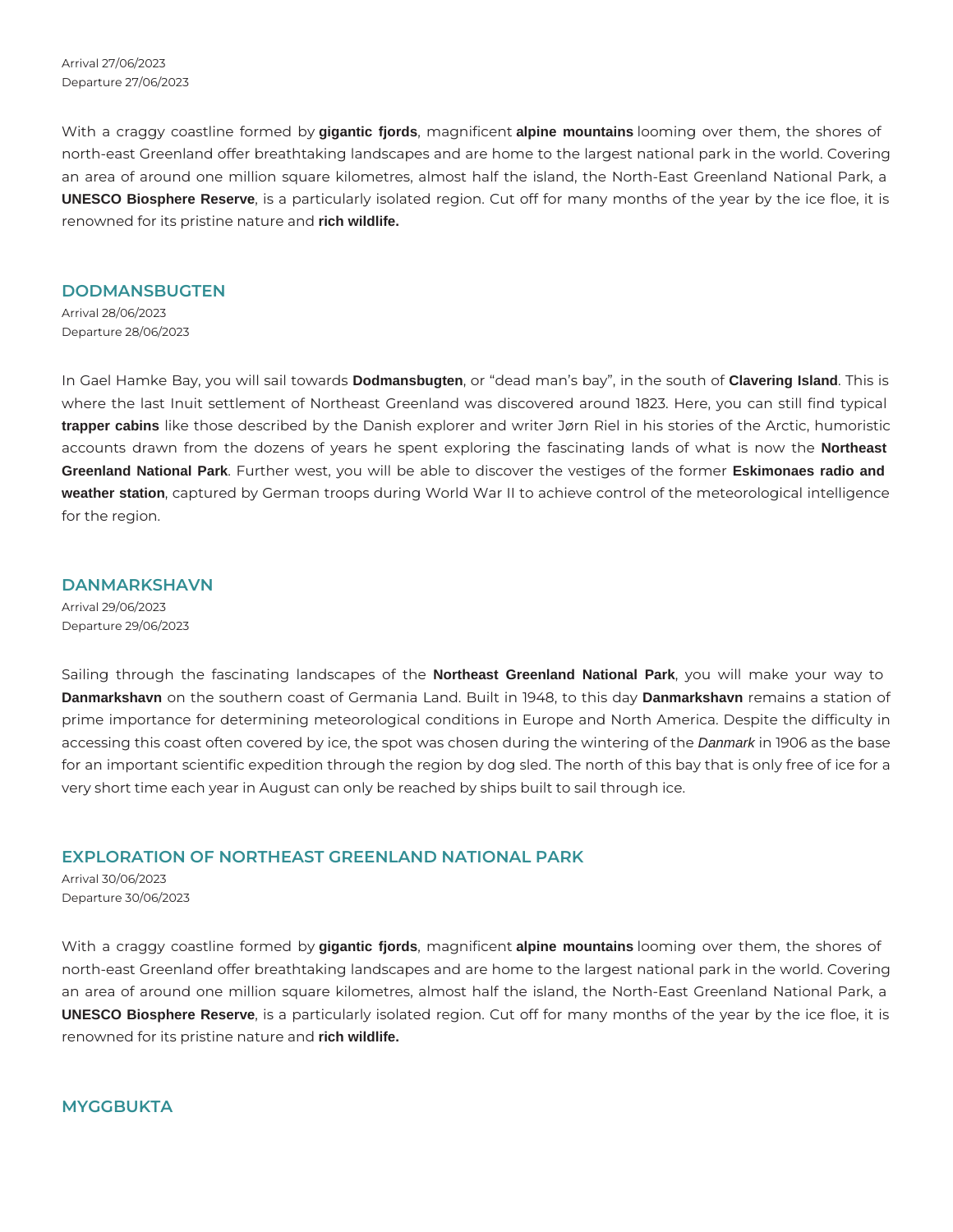Arrival 01/07/2023 Departure 01/07/2023

To the south of the **Northeast Greenland National Park**, near the Hold with Hope Peninsula, in the King Christian X Land region, you will visit **Myggbukta**, a former Norwegian whaling, meteorological and radio station established in 1922 by Johan A. Olsen. It was he who gave this site its name meaning "mosquito bay" in Norwegian. This large bay situated at more than 73° latitude north is covered in **superb arctic tundra** extending as far as the eye can see. This rich vegetation cover allows a large population of **musk oxen** to thrive. If you are lucky, you may get to spot a few.

#### **AT SEA ABOARD LE COMMANDANT CHARCOT**

Arrival 02/07/2023 Departure 03/07/2023

Spend exceptional moments sailing aboard Le Commandant Charcot, the world's first luxury polar exploration vessel and the first PC2-class polar cruise ship capable of sailing into the very heart of the ice, on seas and oceans which the frozen conditions render inaccessible to ordinary ships. Le Commandant Charcot is fitted with oceanographic and scientific equipment selected by a committee of experts. Take advantage of the on-board lectures and opportunities for discussion with these specialists to learn more about the poles. Participate in furthering scientific research with PONANT and let us discover together what these fascinating destinations have yet to reveal to us.

### **SAILING ICE FLOES**

Arrival 04/07/2023 Departure 04/07/2023

Enjoy the absolutely unique experience of sailing to the heart of the **ice floe**, this **vast expanse of virgin, immaculate ice.** The landscapes are constantly changing, shifting from a smooth, flat wilderness to a chaos of ice, then to channels of open water. Your ship will sail along these naturally open channels and through the areas where the frozen layer is thinnest, offering you the chance to experience magic maritime moments in the midst of drifting sea ice. It will also often be an opportunity to see a particular kind of fauna, totally dependent on the ice floe.

#### **NORDAUST-SVALBARD NATURE RESERVE**

Arrival 05/07/2023 Departure 07/07/2023

The Nordaust-Svalbard Nature Reserve has been protecting the northernmost and coldest part of the archipelago, **Nordaustlandet** (North East Land), since 1973. This vast **polar desert** covered by two ice caps is the second largest island in the Svalbard archipelago. Protected by the Gulf Stream, the fjords and cliffs in the west and north are home to large **colonies of birds and walruses**. The landscapes in the colder east and south are dominated by imposing glaciers that calve **majestic icebergs** in the vast **Hinlopen Strait**. Large colonies of **thick-billed murres** have taken up residence on the sheer cliffs. You may even get the chance to see a **bear** or an **Arctic fox** roaming in the vicinity.

#### **SAILING IN THE HINLOPEN STRAIT**